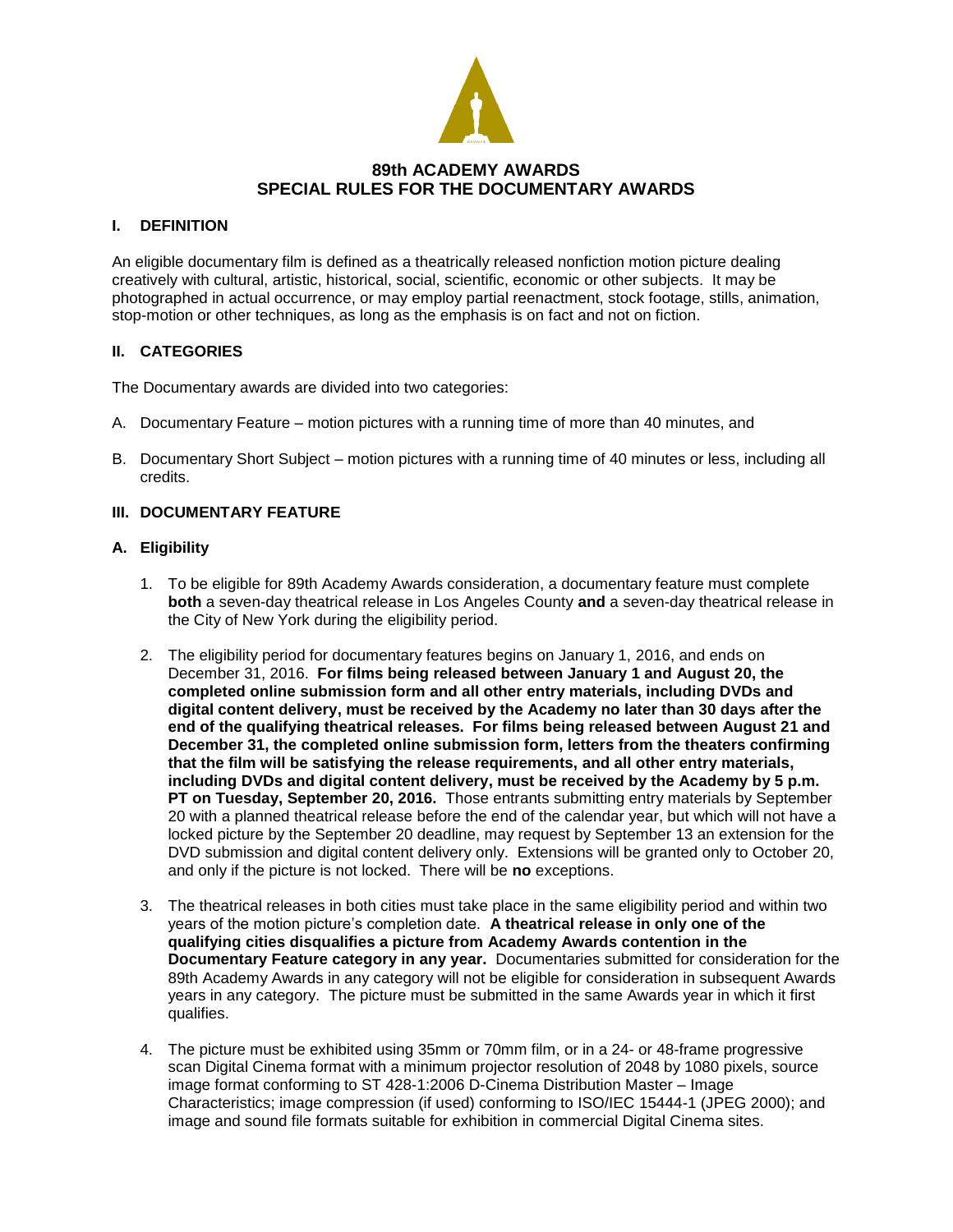The audio in a Digital Cinema Package (DCP) is typically 5.1 or 7.1 channels of discrete audio. The minimum for a non-mono configuration of the audio shall be three channels as Left, Center, Right (a Left/Right configuration is not acceptable in a theatrical environment).

The audio data shall be formatted in conformance with ST 428-2:2006 D-Cinema Distribution Master – Audio Characteristics and ST 428-3:2006 D-Cinema Distribution Master – Audio Channel Mapping and Channel Labeling.

- 5. Screenings during the theatrical release must occur at least four times daily and must begin between noon and 10 p.m., with at least one screening beginning daily between 6 p.m. and 10 p.m. The motion picture must be exhibited for paid admission, and must be advertised during each of its qualifying theatrical releases in at least one of these major newspapers in each city: *The New York Times, Time Out New York* or *The Village Voice* (New York); *Los Angeles Times*  or *LA Weekly* (Los Angeles). The film must have a movie critic review in either *The New York Times* and/or *Los Angeles Times*. A television critic review will not be accepted. Filmmakers who are unable to obtain a review may appeal for an exemption. Advertisements must have minimum dimensions of one inch by two inches and must include the theater, film title, and the dates and screening times of the qualifying exhibitions. A listing in the theater grid will not meet this requirement. Advertising must begin on the first day of the theatrical release.
- 6. Works that are essentially promotional or instructional are not eligible, nor are works that are essentially unfiltered records of performances.
- 7. Only individual documentary works are eligible. This excludes from consideration:
	- episodes extracted from a larger series,
	- segments taken from a single "composite" program, and
	- alternate versions of ineligible works.
- 8. The significant dialogue or narration must be in English, or the entry must have English-language subtitles.
- 9. **Films that, in any version, receive a nontheatrical public exhibition or distribution before their first qualifying theatrical release, will not be eligible for Academy Awards consideration.** Nontheatrical public exhibition or distribution includes but is not limited to:
	- Broadcast and cable television
	- PPV/VOD
	- DVD distribution
	- Internet transmission

Ten minutes or ten percent of the running time of a film, whichever is shorter, is allowed to be shown in a nontheatrical medium prior to the film's theatrical release.

#### **B. Submission**

- 1. The producer or distributor of the film must register online at the Academy's Awards Submissions site, submissions.oscars.org, and inform the Academy of the details of the film's theatrical release **before** the release begins.
- 2. Entrants (including non-U.S. entrants) must complete the online submission form and submit to the Academy 300 DVDs of the entry, without trailers or other extraneous material, capable of playing on Region 0/NTSC standard definition DVD players, the digital content delivery of the film, and all other required materials by 5 p.m. PT on the dates listed in Paragraph III.A.2 above. DVDs must be in individual paper sleeves and must include the title, running time and director name only. No artwork, contact information, company name or film logo is acceptable on the DVD labels or sleeves.